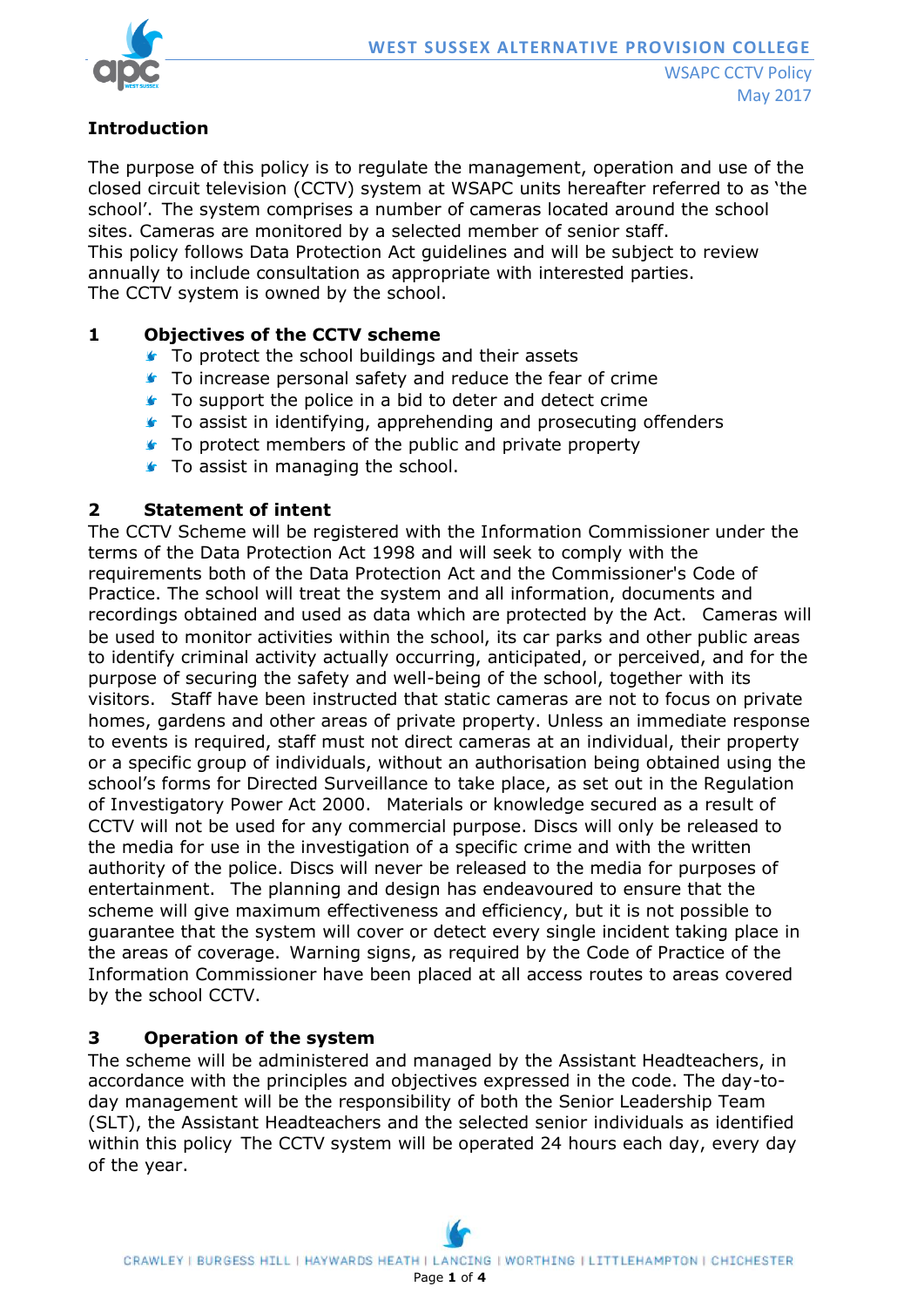

## **4 Control**

The selected individuals will check and confirm the efficiency of the system daily and in particular that the equipment is properly recording and that cameras are functional.

Access to the CCTV images will be strictly limited to the SLT, Assistant Headteachers and selected individuals. Unless an immediate response to events is required, staff monitoring CCTV must not direct cameras at an individual or a specific group of individuals.

All stakeholders wishing to view CCTV images will be subject to particular arrangement as outlined below. Selected individuals must satisfy themselves over the identity of any stakeholders requesting access to areas where images can be viewed and the purpose of the visit. Where any doubt exists access will be refused. The system may generate a certain amount of interest. It is vital that operations are managed with the minimum of disruption. Casual visits where Images can be viewed will not be permitted. Visitors must first obtain permission from the Assistant Headteacher / Nominated Officer and must be accompanied throughout the visit.

Access to the images must be secure and when not room must be kept secured (if relevant) Passwords to computers where access is granted must be kept secure. Other administrative functions may include maintaining recordings and hard disc space, filing and maintaining occurrence and system maintenance logs.

Emergency procedures will be used in appropriate cases to call the Emergency Services.

## **5 Liaison**

Liaison meetings may be held with all bodies involved in the support of the system.

### **6 Monitoring procedures**

Camera surveillance must be maintained at all times.

If covert surveillance is planned, it can only be undertaken by the police or the Council using the appropriate authorisation forms.

### **7 Video disc procedures**

In order to maintain and preserve the integrity of the discs used to record events from the hard drive and the facility to use them in any future proceedings, the following procedures for their use and retention must be strictly adhered to:

- **Each disc must be identified by a unique mark.**
- **Before using, each disc must be cleaned of any previous recording.**
- The controller must register the date and time of disc insert, including disc reference.
- A disc (recording) required for evidential purposes must be sealed, witnessed, signed by the controller, dated and stored in a separate, secure, evidence store. If a disc is not copied for the police before it is sealed, a copy may be made at a later date providing that it is then resealed, witnessed, signed by the controller, dated and returned to the evidence store.
- **If the disc is archived the reference must be noted.**
- **Images stored will be for a maximum retention period of 14 days only.**

Recordings may be viewed by the police for the prevention and detection of crime and authorised officers of the Council. A record will be maintained of the release of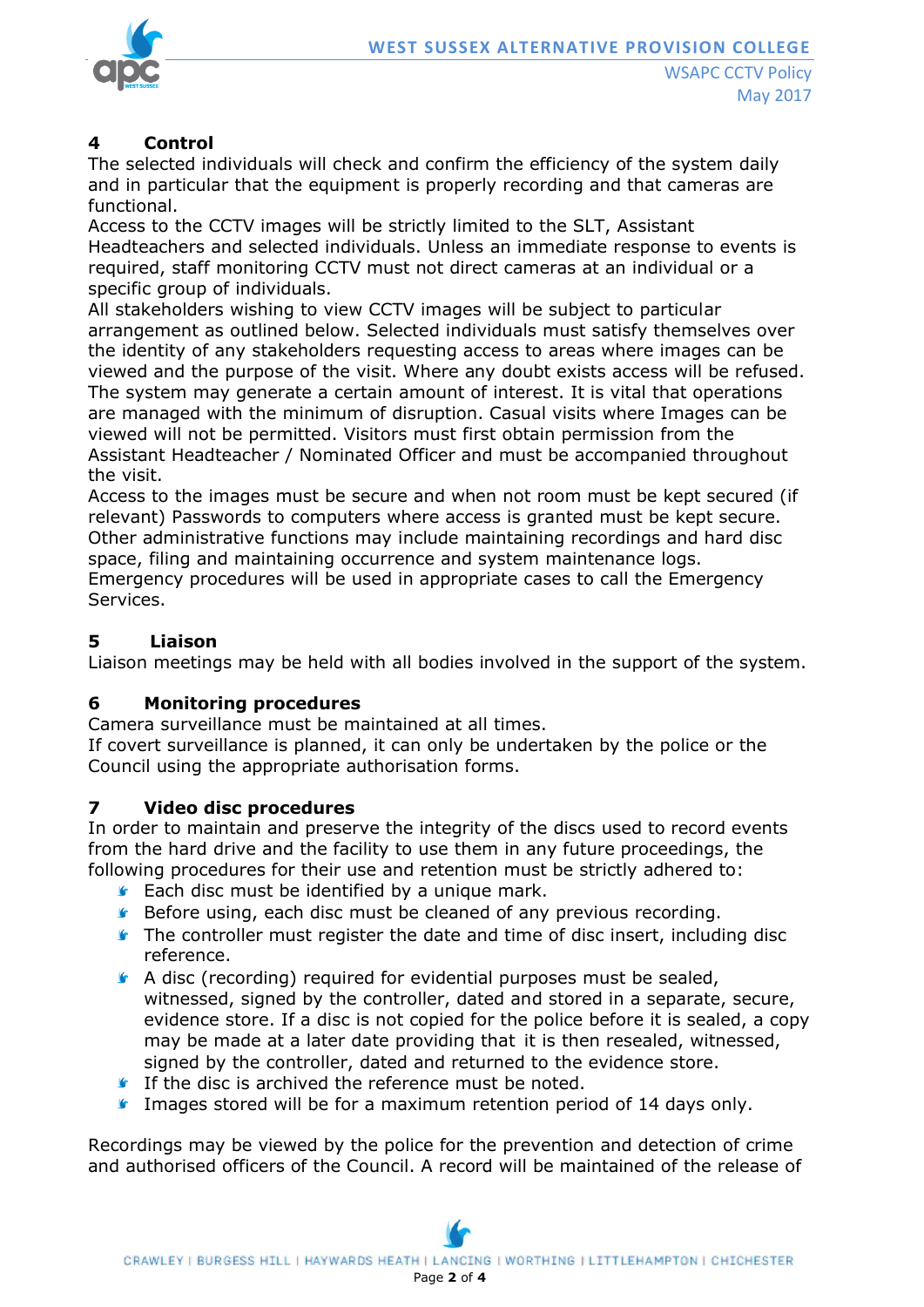

recordings to the police or other authorised applicants. A register will be available for this purpose.

Viewing of recordings by the police must be recorded in writing and in the log book. Requests by the police can only be actioned under section 29 of the Data Protection Act 1998. Should a recording be required as evidence, a copy may be released to the police under the procedures described in the above bullet points of section 8 of this Code. Recordings will only be released to the police on the clear understanding that the recording remains the property of the school, and both the recording and information contained on it are to be treated in accordance with this code. The school also retains the right to refuse permission for the police to pass to any other person the recording or any part of the information contained thereon. On occasions when a Court requires the release of an original recording, this will be produced from the secure evidence store, complete in its sealed bag.

The police may require the school to retain the stored discs for possible use as evidence in the future. Such discs will be properly indexed and properly and securely stored until they are needed by the police.

Applications received from outside bodies (for example solicitors) to view or release recordings will be referred to the Headteacher. In these circumstances discs will normally be released where satisfactory documentary evidence is produced showing that they are required for legal proceedings, a subject access request, or in response to a court order.

### **8 Breaches of the code (including breaches of security)**

Any breach of the Code of Practice by school staff will be initially investigated by the Headteacher, to enable him to take the appropriate disciplinary action. Any serious breach of the Code of Practice will be immediately investigated and an independent investigation carried out to make recommendations on how to remedy the breach.

#### **9 Assessment of the scheme and code of practice**

Performance monitoring, including random operating checks, may be carried out by the Data Protection Officer.

### **10 Complaints**

Any complaints about the school's CCTV system should be addressed to the Headteacher. Complaints will be investigated in accordance with Section 9 of this Code.

#### **11 Access by the data subject**

The Data Protection Act provides data subjects (individuals to whom 'personal data' relates) with a right to data held about themselves, including those obtained by CCTV. Requests for data subject access should be made on an application form available from the Headteacher.

#### **12 Public information**

Copies of this Code of Practice will be available to the public from the School Office, school website.

#### **Summary of Key Points**

- **This Code of Practice will be reviewed annually.**
- **The CCTV system is owned and operated by the school.**